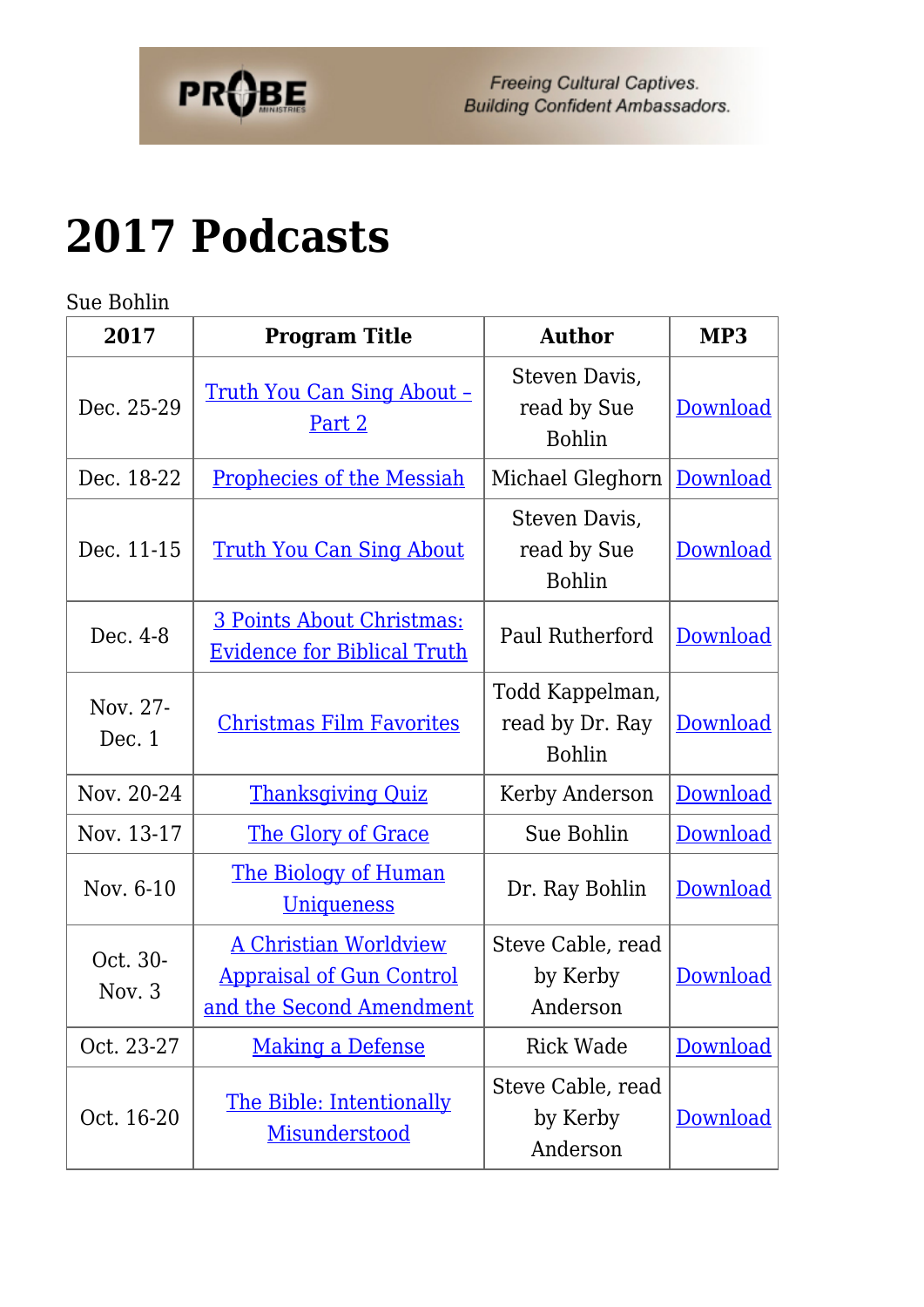## **PROBE**

Freeing Cultural Captives.<br>Building Confident Ambassadors.

| Oct. 9-13                   | <b>The Mormon Veneer</b>                                      | Don Closson                               | Download        |
|-----------------------------|---------------------------------------------------------------|-------------------------------------------|-----------------|
| Oct. 2-6                    | The Qur'an From a Christian<br><b>Perspective</b>             | Steve Cable, read<br>by Kerby<br>Anderson | <b>Download</b> |
| Sept. 25-29                 | <u>Paul and the Mystery</u><br>Religions                      | Don Closson                               | Download        |
| Sept. 18-22                 | <b>The All-Powerful God</b>                                   | Michael Gleghorn                          | <b>Download</b> |
| Sept. 11-15                 | <u>Human Enhancement and</u><br><b>Christianity</b>           | Dr. Lawrence<br>Terlizzese                | Download        |
| Sept. 4-8                   | In His H.A.N.D.S: How We<br><u>Can Know that Jesus is God</u> | Don Closson                               | Download        |
| Aug. 28-<br>Sept. 1         | <b>Science and Human Origins</b>                              | Dr. Ray Bohlin                            | Download        |
| Aug. 21-25                  | <u>The Church and the Social</u><br><b>Media Revolution</b>   | Dr. Lawrence<br>Terlizzese                | Download        |
| Aug. 14-18                  | <u>The True State of American</u><br><u>Evangelicals</u>      | Steve Cable, read<br>by Kerby<br>Anderson | Download        |
| Aug. 7-11                   | <b>Abusive Churches</b>                                       | Dr. Patrick<br>Zukeran                    | Download        |
| <b>July 31-</b><br>Aug. $4$ | <b>Big Data</b>                                               | Kerby Anderson                            | Download        |
| <b>July 24-28</b>           | <b>Jerry Coyne's Illusions</b>                                | Dr. Ray Bohlin                            | <b>Download</b> |
| <b>July 17-21</b>           | <u>Those Admirable English</u><br><b>Puritans</b>             | Michael Gleghorn                          | Download        |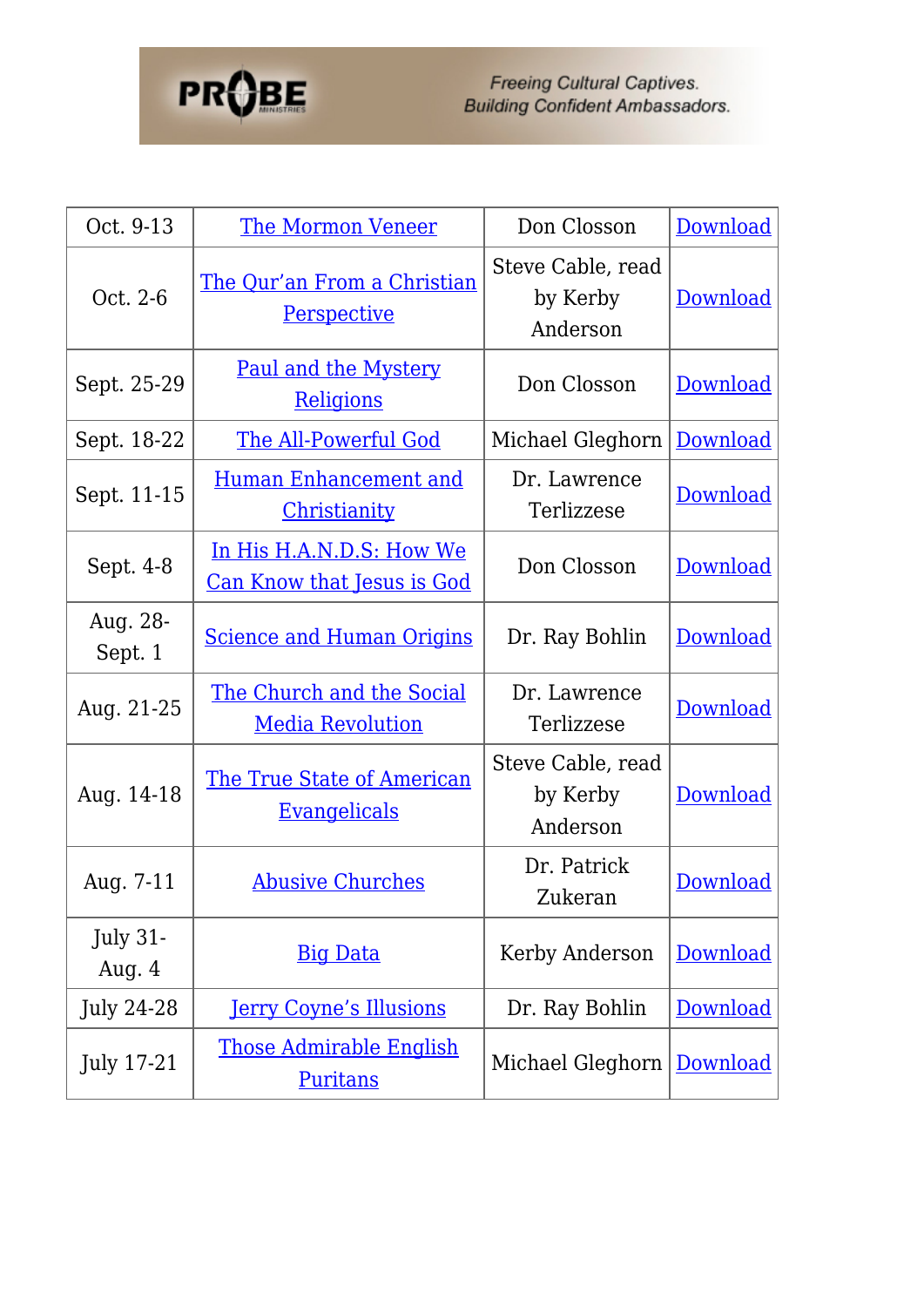

Freeing Cultural Captives.<br>Building Confident Ambassadors.

| <b>July 10-14</b> | Digging Our Own Grave:<br>The Secular Captivity of the<br>Church                                       | <b>Rick Wade</b>                                  | Download        |
|-------------------|--------------------------------------------------------------------------------------------------------|---------------------------------------------------|-----------------|
| <b>July 3-7</b>   | Deism and America's<br><b>Founders</b>                                                                 | Don Closson                                       | Download        |
| June 26-30        | <b>Verbal Abuse</b>                                                                                    | Kerby Anderson                                    | Download        |
| June 19-23        | Is Jesus the Only Way?                                                                                 | Paul Rutherford                                   | Download        |
| June 12-16        | <b>Crossing the Worldview</b><br>Divide: Sharing Christ with<br><b>Other Faiths</b>                    | Steve Cable, read<br>by Kerby<br>Anderson         | Download        |
| June 5-9          | <u>The Pagan Connection: Did</u><br><b>Christianity Borrow from the</b><br><b>Mystery Religions?</b>   | Dr. Patrick<br>Zukeran, read by<br>Kerby Anderson | Download        |
| May 29-<br>June 2 | <u>Pornography</u>                                                                                     | Kerby Anderson                                    | Download        |
| May 22-26         | <b>Educational Choice</b>                                                                              | Don Closson                                       | Download        |
| May 14-18         | The Inspiration of the Bible                                                                           | Rick Wade                                         | Download        |
| May 8-12          | <u>The Purpose of Life</u>                                                                             | <b>Rick Wade</b>                                  | Download        |
| May $1-5$         | <b>Putting Beliefs Into Practice</b><br><b>Revisited: Twenty-</b><br>somethings and Faithful<br>Living | <b>Rick Wade</b>                                  | <b>Download</b> |
| Apr. 24-28        | <u>Can the Just Succeed?</u>                                                                           | Steve Cable, read<br>by Kerby<br>Anderson         | Download        |
| Apr. 17-21        | <b>Mind Games</b>                                                                                      | Sue Bohlin                                        | <b>Download</b> |